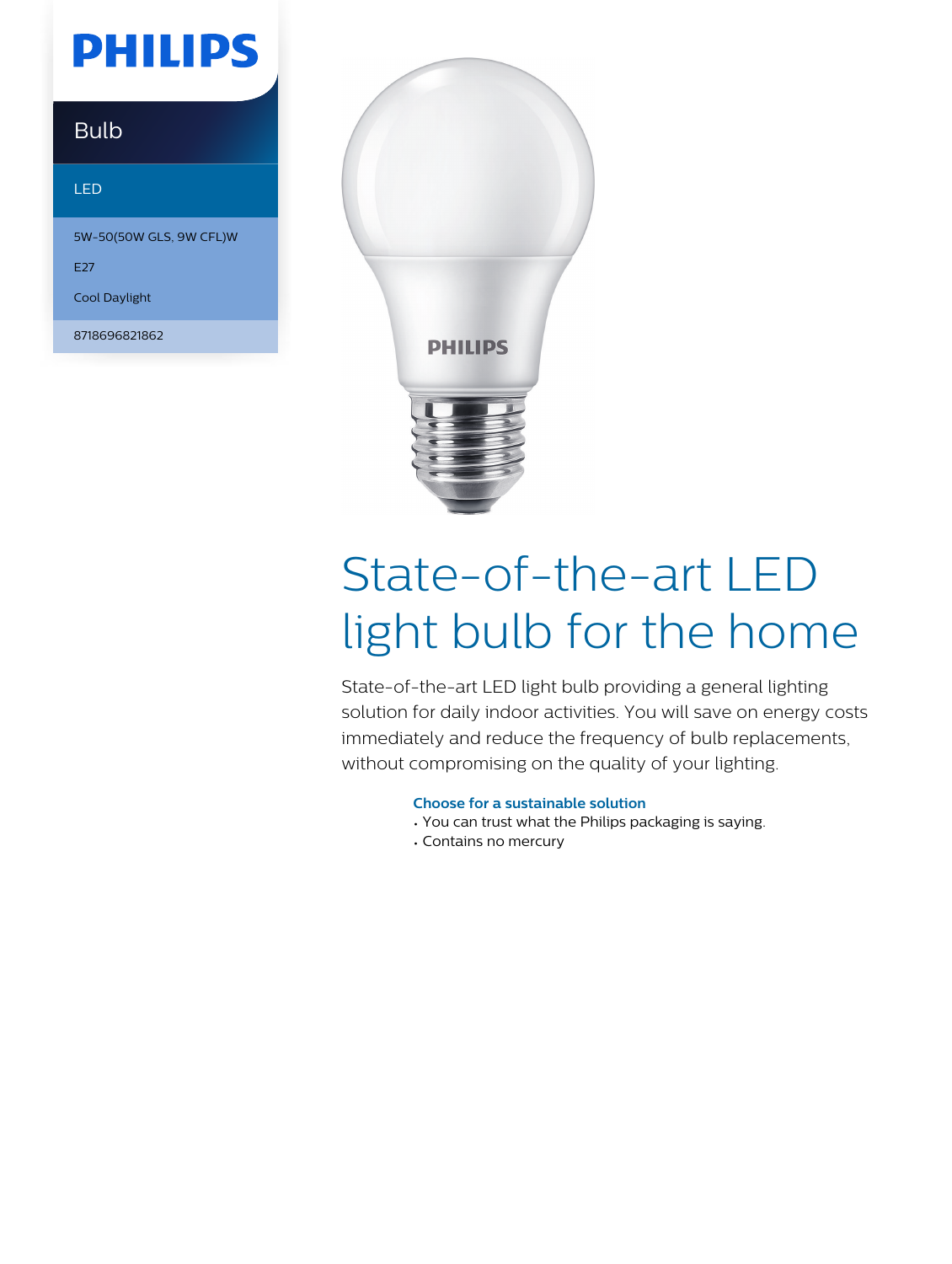### **Highlights**

#### **No UV or IR**

The beam of light is free of infra-red meaning no heat is radiated, and no ultra-violet light means that fabric and items under this light wonont fade.

**Contains no mercury**

### Specifications

#### **Bulb characteristics**

- Dimmable: No
- Intended use: Indoor
- Lamp shape: Non directional bulb
- Socket: E27
- Technology: LED
- Type of glass: Frosted

#### **Bulb dimensions**

- Height: 10.8 cm
- Weight: 0.029 kg
- Width: 6 cm

#### **Durability**

- Average life (at 2.7 hrs/day): 8 year(s)
- Lumen maintenance factor: 70%
- Nominal lifetime: 8,000 hour(s)
- Number of switch cycles: 50,000

#### **Light characteristics**

- Beam angle: 150 degree(s)
- Color consistency: 6SDCM
- Color rendering index (CRI): 80
- Color temperature: 6500 K
- Light Color Category: Cool Daylight
- Nominal luminous flux: 540 lumen
- Starting time: <0.5 s
- Warm-up time to 60% light: Instant full light
- Color Code: 865 | CCT of 6500K

#### **Miscellaneous**

• EyeComfort: No

#### **Other characteristics**

- Lamp current: 50 mA
- Efficacy: 108 lm/W

#### **Packaging information**

- EAN: 8718696821862
- EOC: 871869682186200
- Product title: ESS LEDBulb 5W E27 6500K 230V 3CT/4 APR

#### **Power consumption**

- Power factor: 0.5
- Voltage: 220-240 V
- Wattage: 5 W
- Wattage equivalent: 50 W

#### **Product dimensions & weight**

• Length: 10.8 cm

#### **Rated values**

- Rated beam angle: 150 degree(s)
- Rated lifetime: 8,000 hour(s)
- Rated luminous flux: 540 lumen
- Rated peak intensity: 113 cd
- Rated power: 5 W

#### **Technical specifications**

• Frequency: 50-60 Hz

#### **Packaging dimensions and weight**

- EAN/UPC product: 8718696821862
- Net weight: 0.170 kg
- Gross weight: 0.209 kg
- Height: 11.500 cm
- Length: 6.100 cm
- Width: 14.900 cm
- Material number (12NC): 929002298894